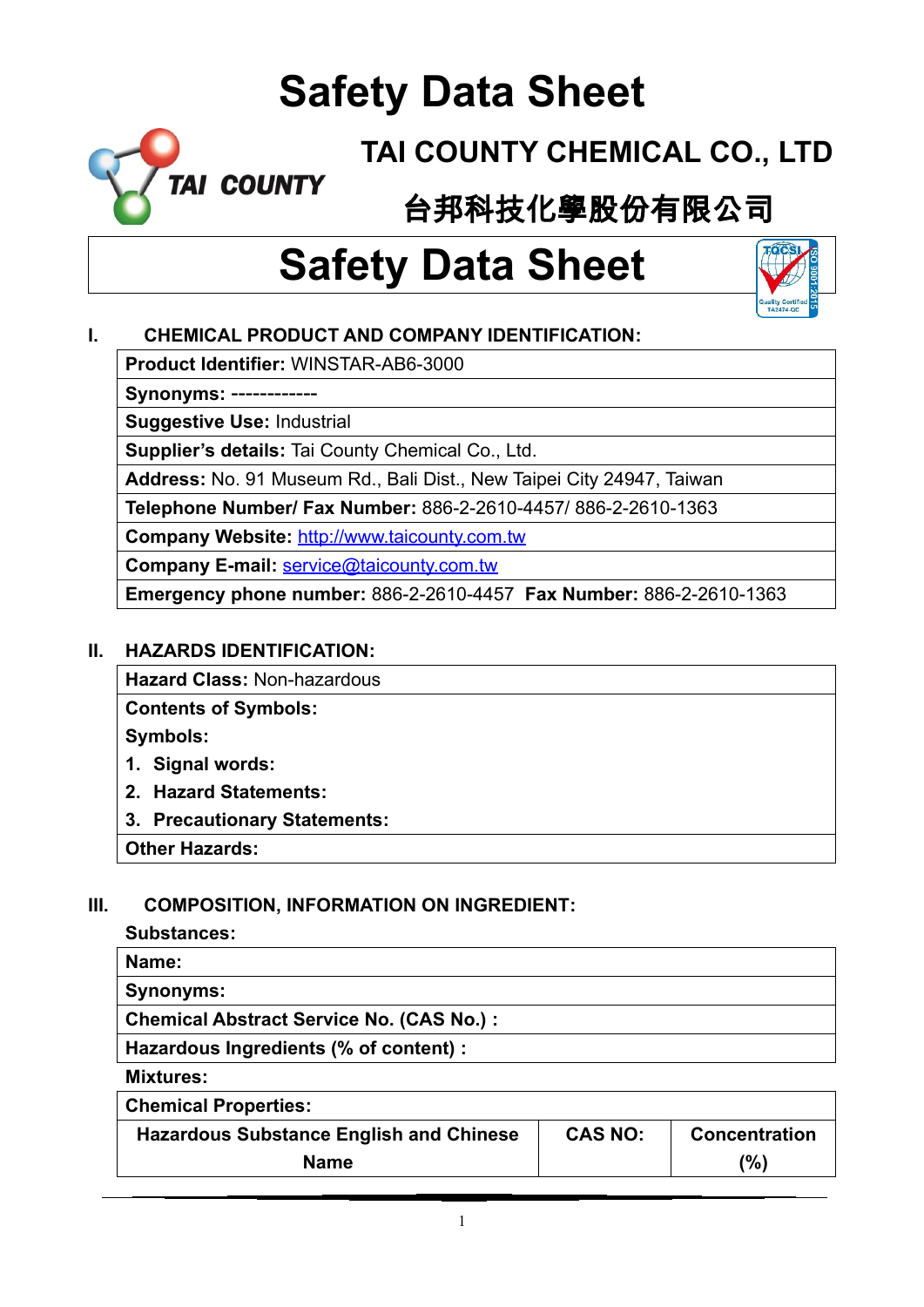| Isotridecanol, ethoxylated     | 69011-36-5 | $1.0\% \sim 3.0\%$ |
|--------------------------------|------------|--------------------|
| Siloxanes and Silicones, di-Me | 63148-62-9 | 9.0%~11.0%         |
| Water                          | 7732-18-5  | 88.0~90.0%         |

#### **IV. FIRST AID MEASURE:**

#### **Emergency Procedures:**

- **Inhalation:** If inhaled, move personnel to fresh air. Get medical attention if symptoms occur.
- **Skin Contact:** Avoid contact with skin without protective gloves. Wipe off excess material with cloth or paper. Wash off with plenty of warm water immediately for 10-15 minutes. In serious cases, use emergency shower immediately. Seek medical advice in case of continuous irritation.
- **Eye Contact:** Wipe off excess material with cloth or paper and rinse eyes thoroughly with warm water for 20-30 minutes. While rinsing, avoid letting the contaminated water from getting into the eyes. Seek medical advice in case of continuous irritation.
- **Ingestion:** If conscious, give several small portions of water to drink. Do not induce vomiting. Seeking medical advice immediately.

**Critical symptoms and effects of hazards:** It will not cause significant health hazard in normal use.

#### **Protection of First aider:** ------------

**Notes to Physician:** ------------

### **V. FIRE FIGHTING MEASURES:**

**Suitable Extinguishing Media:** Dry chemical¸ foam, water spray, carbon dioxide. **Specific Hazards:** ------------

**Special Fire Fighting Procedures:** ------------

**Specific firefighting equipment:** A self-contained respirator and protective clothing should be worn.

### **VI. ACCIDENTAL RELEASE MEASURES:**

**Personal Precautions:** Wear proper protective equipment.

**Environmental Precautions:** Prevent material from entering surface waters, drains or sewers and soil. Contain any fluid that runs out using suitable material (e.g. earth). Retain contaminated water/extinguishing water.

### **Methods for Cleaning Up:**

1. Dike spillage. Pump off product. For residues: Pick up with suitable absorbent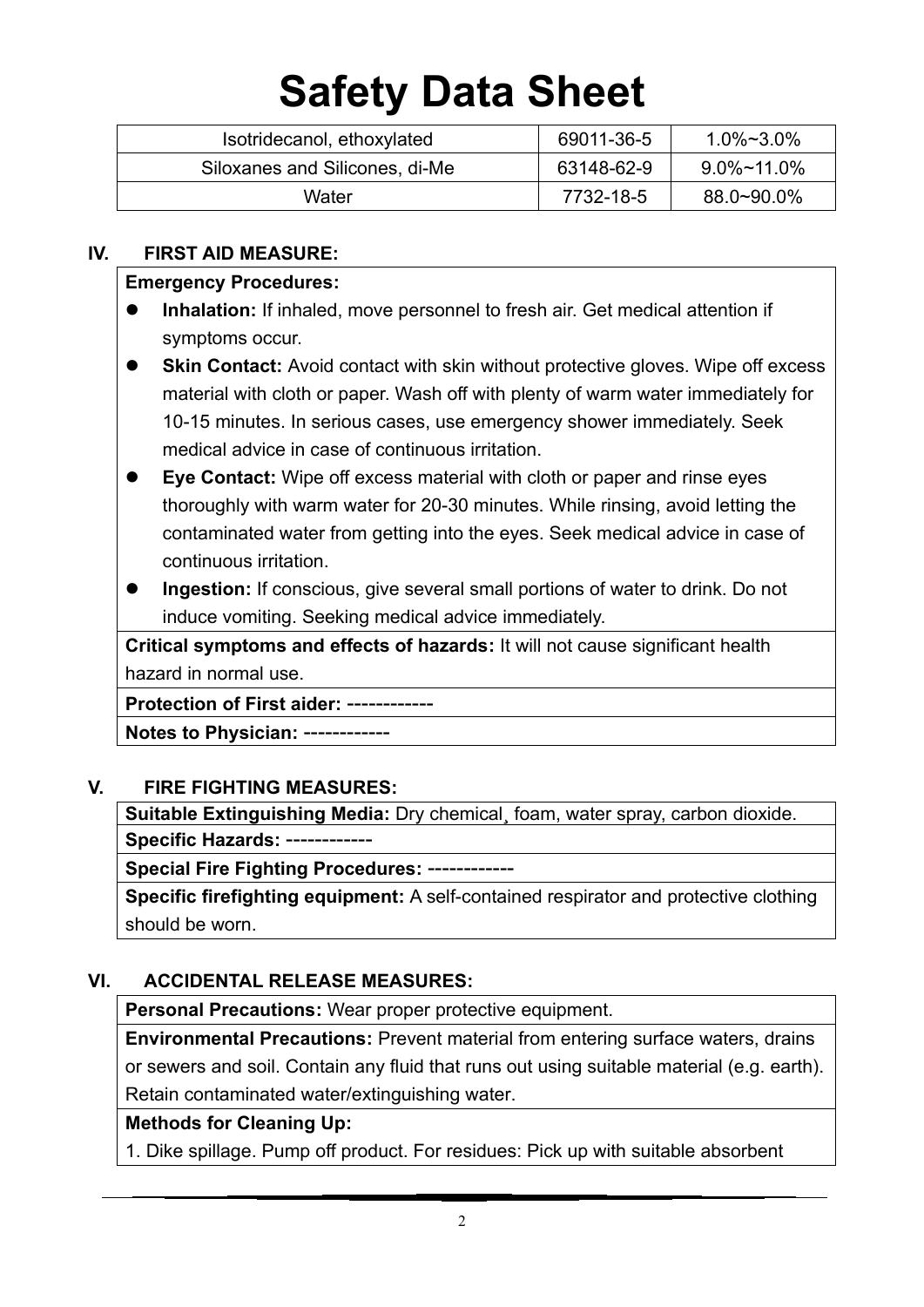material.

2. Dispose of absorbed material in accordance with regulations.

### **VII. HANDLING AND STORAGE:**

**Handling:** Ensure adequate ventilation Protection against fire and explosion. **Storage:** Keep container tightly closed and store in a cool, well ventilated place. Ensure adequate ventilation Protection against fire and explosion.

### **VIII. EXPOSURE CONTROLS AND PERSONAL PROTECTION:**

| <b>Engineering Control:</b> Well ventilation equipment or environment. |            |             |                |             |  |
|------------------------------------------------------------------------|------------|-------------|----------------|-------------|--|
| <b>Control Parameters:</b>                                             |            |             |                |             |  |
| <b>HAZARDOUS</b>                                                       | <b>TWA</b> | <b>STEL</b> | <b>CEILING</b> | <b>BEIS</b> |  |
| <b>MATERIAL</b>                                                        |            |             |                |             |  |
|                                                                        |            |             |                |             |  |
| <b>Personal Protection Equipment:</b>                                  |            |             |                |             |  |
| Respiratory protection: Protection equipment.<br>1.                    |            |             |                |             |  |
| 2.<br>Hand protection: Nitrile rubber protective gloves.               |            |             |                |             |  |

- **3. Eye protection:** Tight fitting protective goggles.
- **4. Skin and body protection:** Skin should be washed after contact.

### **IX. PHYSICAL AND CHEMICAL PROPERTIES:**

| <b>Appearance</b>       | Milky white<br><b>Physical state</b> |                        | liquid                  |
|-------------------------|--------------------------------------|------------------------|-------------------------|
|                         |                                      | <b>Odor Threshold</b>  | No data                 |
| Odor                    | Slight                               | <b>Value</b>           | available.              |
| $pH$ value(5%)          | $5.5 - 7.5$                          |                        | No data                 |
|                         |                                      | <b>Melting point</b>   | available.              |
| <b>Boiling point</b>    | No data available                    | <b>Flash Point</b>     | No data available       |
|                         |                                      | <b>Test method:</b>    |                         |
| <b>Evaporation</b>      | No data available                    | <b>Inflammability</b>  | No data available       |
| (25°C)                  |                                      |                        |                         |
| <b>Explosion Limits</b> |                                      |                        | No data                 |
|                         |                                      | <b>Vapour Pressure</b> | available.              |
| Vapor density           |                                      |                        | No data                 |
|                         | No data available                    | <b>Density</b>         | available.              |
| Ignition                | No data available.                   |                        | <b>Water Solubility</b> |
| temperature             |                                      | <b>Solubility</b>      |                         |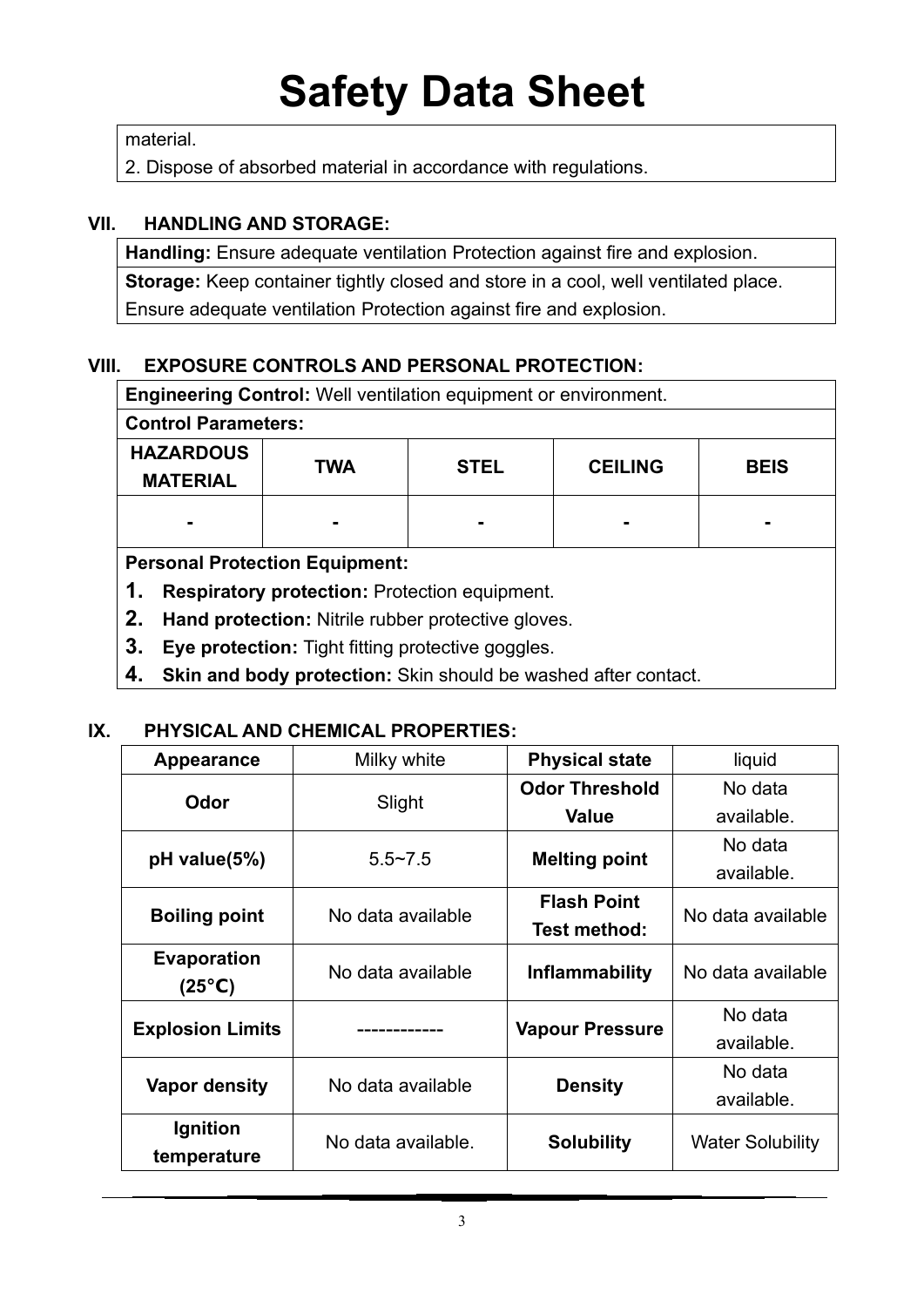**Decomposition temperature**

No data available.

**Octanol /H2O Coeff.(log Kow):**

No data available.

**The above information is for your reference. For more information, please contact Tai County.**

# **X. STABILITY AND REACTIVITY:**

**Stability:** If stored and handled in accordance with standard industrial practices no hazardous reactions are known.

**Possible Hazardous Reactions:** ------------

**Conditions to Avoid:** Under the high-temperature condition.

**Materials to Avoid:** ------------

**Hazardous Decomposition Products:** ------------

# **XI. TOXICOLOGICAL INFORMATION:**

**Routes of Exposure:** skin, eye, inhalation, ingestion.

**Main Symptoms:**

- **1. Inhalation:** Slight irritation.
- **2. Skin Contact:** Ingestion hazard in normal use.
- **3. Eye Contact:** Direct contact may cause irritation.
- **4. Ingestion:** Ingestion hazard in normal use.

**Acute Toxicity:** ------------

### **Chronic Toxicity:**

- 1. **Inhalation:** May cause slight irritation.
- 2. **Skin Contact:** It may cause irritation by long term exposure.
- 3. **Ingestion:** It may hurt internal organs by long term ingestion.

# **Toxicity information:**

LD50 : No data available.

**LC50**:No data available.

**IARC**: No data available.

**ACGIH**: It may hurt internal organs by long term ingestion.

# **XII. ECOLOGICAL INFORMATION:**

# **Ecotoxicity:**

**LC50(fish) :** No data available.

**EC50(invertebrate aquatics) :** No data available.

**Biological condensation factor (BCF):** No data available.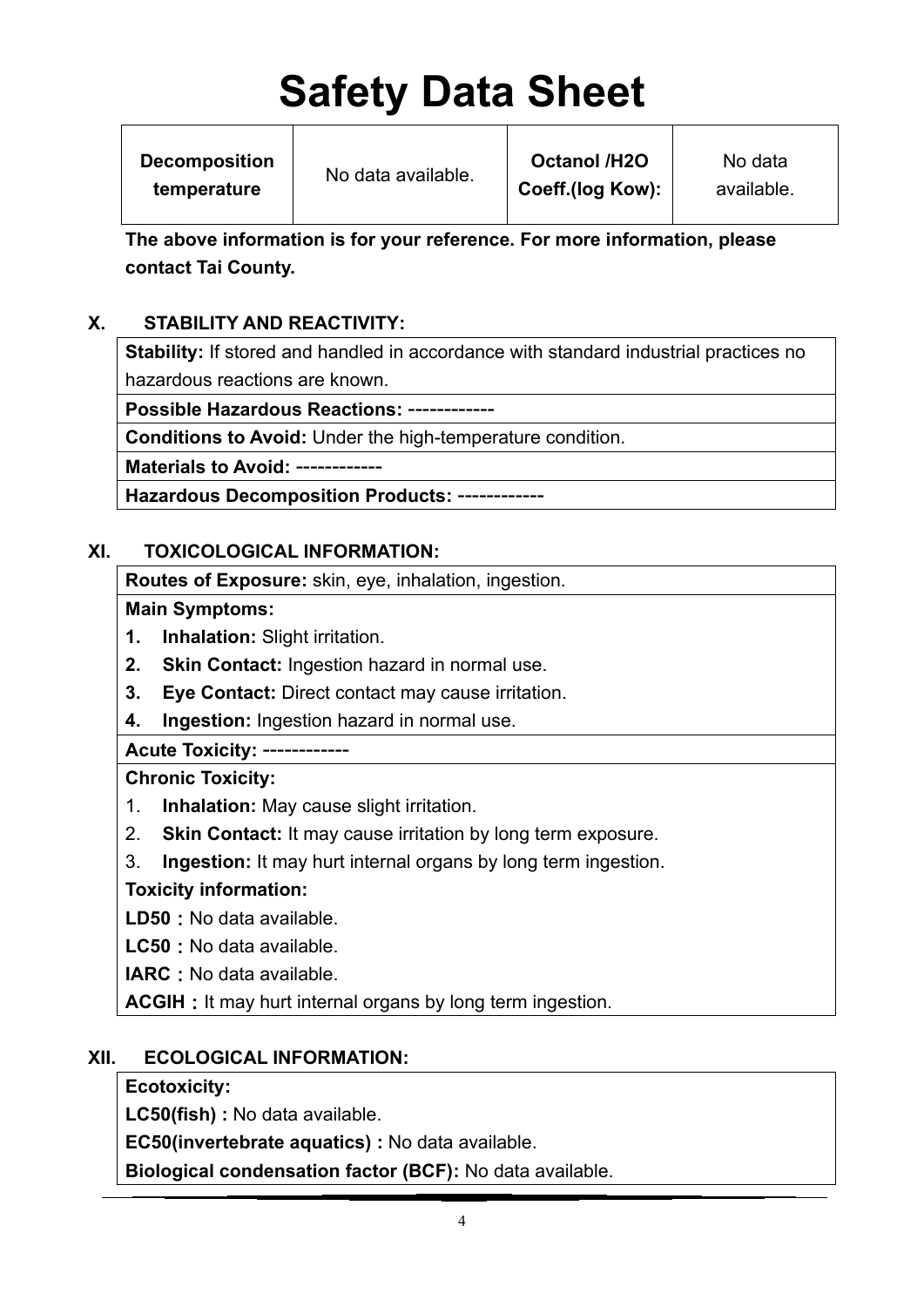**BOD (0.1 % soln.) ppm:** No data available.

**COD (0.1 % soln.) ppm:** No data available.

**Persistence/Degradability:** ------------

**Bioaccumulation/Accumulation:** ------------

**Mobility in Soil:** ------------

**Other harmful effect:** ------------

### **XIII. DISPOSAL CONSIDERATIONS:**

**Subject to disposal regulations:** According to local regulations.

**Methods of package disposal:** According to local regulations.

#### **XIV. TRANSPORT INFORMATION:**

**United Nations number (UN No) :** Not regulated as a dangerous good

**UN Proper shipping name:** Not regulated as a dangerous good

**Transport hazard class(es):** Not regulated as a dangerous good

**Packing group:** Not regulated as a dangerous good

**Marine pollutant (Yes/No):** No

**Specific transport measures and precautionary conditions:** Not regulated as a dangerous good

### **XV. REGULATORY INFORMATION:**

#### **Applicable regulations:**

- 1. Regulations for the Labeling and Hazard Communication of Hazardous Chemicals.
- 2. Occupational Safety and Health Act.
- 3. The Road Safety Rules.

### **XVI. OTHER INFORMATION:**

#### **Literature references:**

Globally Harmonized System of Chemical Hazardous Substances Data

#### **Organization that prepared the SDS:**

Tai County Chemical Co., Ltd.

### **Address of organization that prepared the SDS:**

No. 91 Museum Rd., Bali Dist., New Taipei City 24947, Taiwan

**Phone/Fax of organization that prepared the SDS:** 

886-2-2610-4457 / 886-2-2610-1363

**Person who prepared the SDS:**